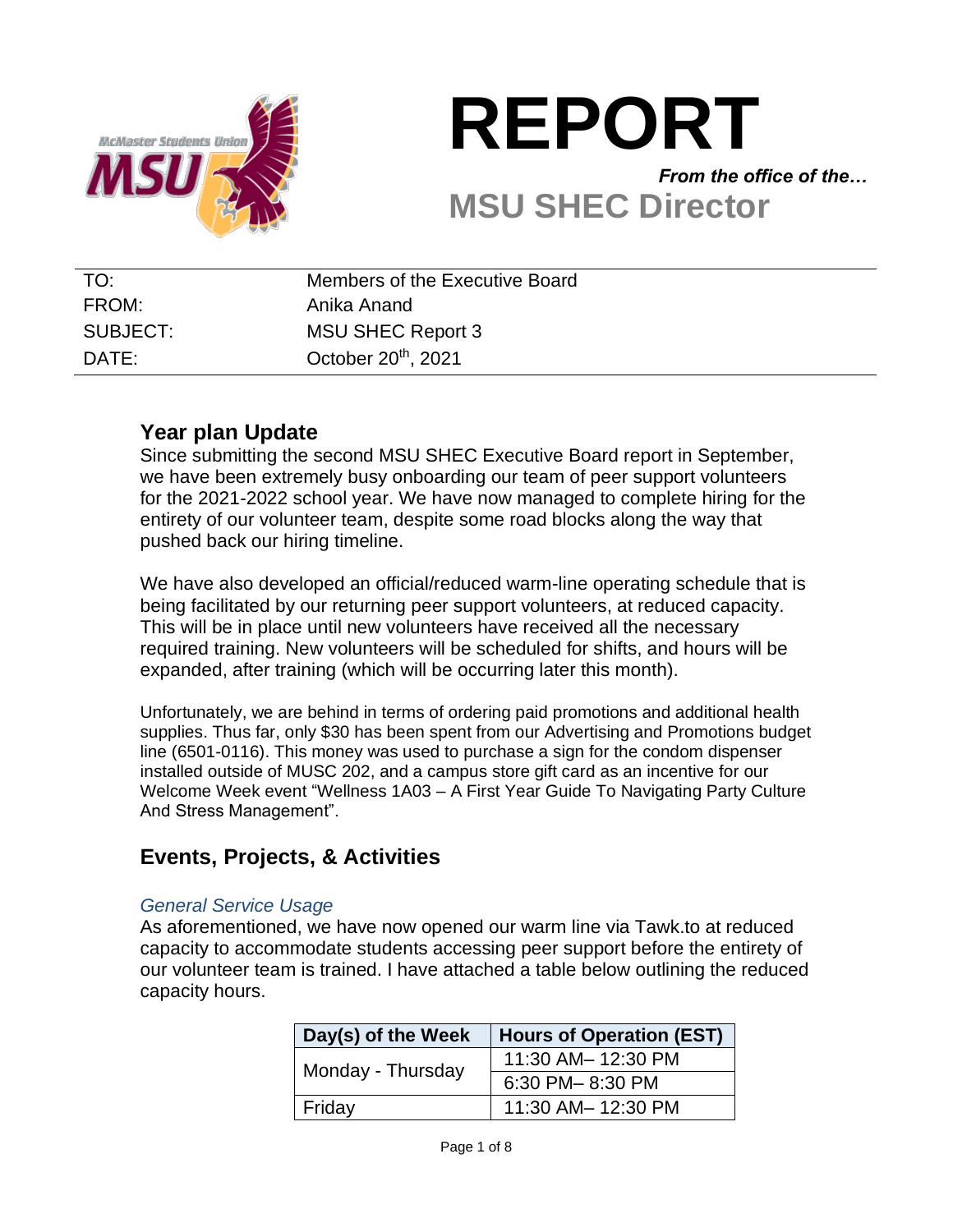|--|

The warmline is being facilitated by our returning peer support volunteers, at reduced capacity. This will be in place until new volunteers have received all the necessary required training (Hopefully by the end of this month at the latest).

Each shift is run by two returning peer support volunteers, and monitored by an executive on call (EOC). EOCs are responsible for having Tawk.to open and monitoring whether volunteers are active and online. These executives are responsible for providing peer support if volunteers have not responded within a couple of minutes. They are then required to follow up with volunteers on shift about why they may have not been active/responsive to any incoming messages. This executive duty is crucial so that we ensure no potential visitors seeking peer support are missed/ignored.

Our dedicated promotions team is working to release/revamp an old UG graphic outlining these reduced hours so that we can effectively promote our warmline to the student population.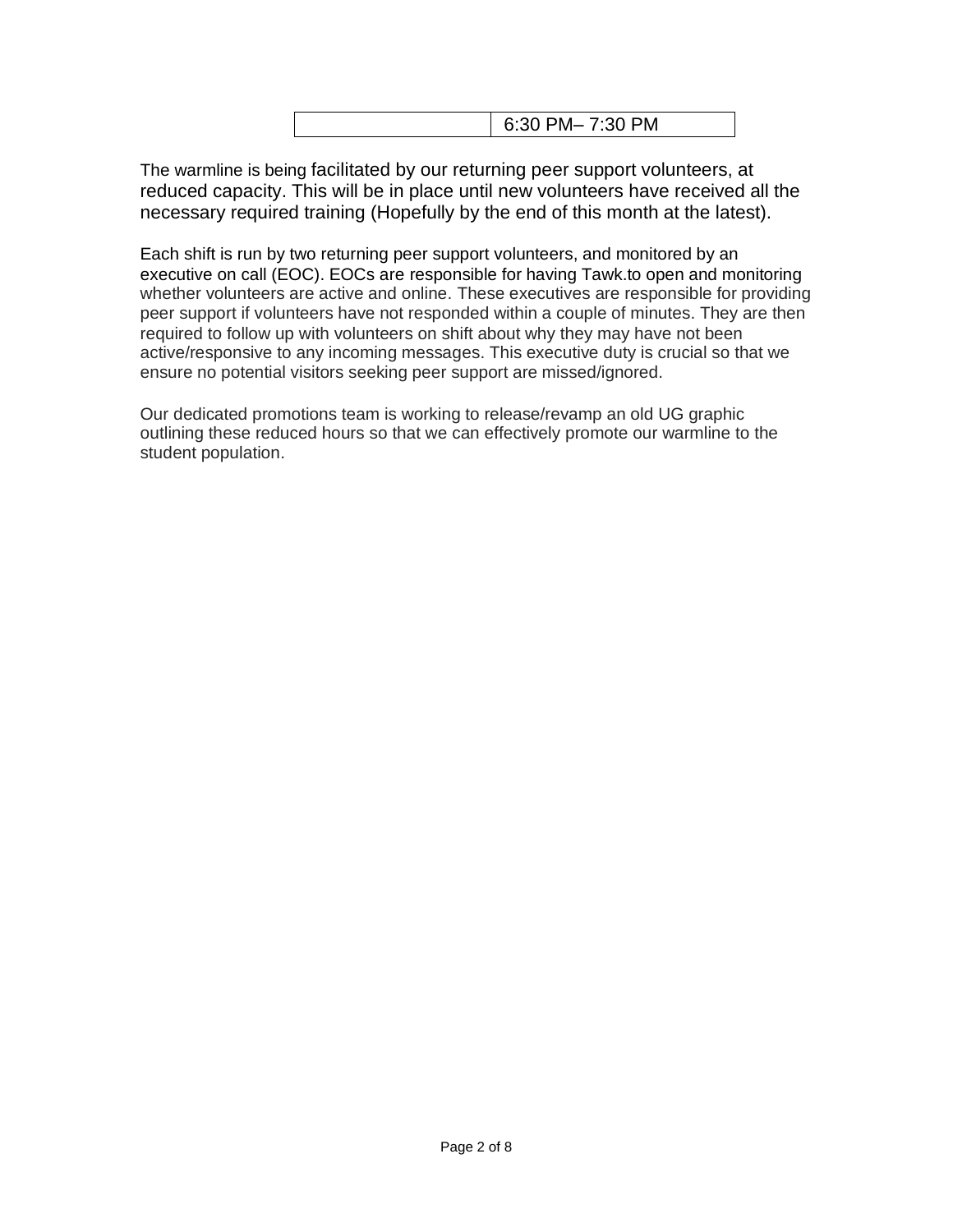## *Projects & Events: PSV Hiring + Training (Complete + Ongoing)*

Peer Support volunteer hiring/on-boarding has finally been completed! We have hired a total of 51 PSVs (not including executives). The last acceptance emails were sent out on October 8<sup>th</sup> 2021.

Next steps include ensuring that all PSVs can access mandatory MSU training modules/topics. This has been quite challenging, as we outlined to VP admin that our hiring timeline had been pushed back and that our volunteers would only be eligible for the last couple of training time slots. Despite this early warning and communication, many, if not all our newly hired volunteers have been unable to sign up for MSU training due to a lack of available spots. I would highly suggest/ask that any/all MSU training be recorded so that students who cannot make the time slots and availabilities are still able to access this crucial volunteer training material.

In terms of SHEC specific training, we will be holding a synchronous session on the 23- 24th weekend of October which will include logistics, scenarios, and disability justice training. Asynchronous modules will be sent out to all SHEC volunteers, and will include peer support, substance use, harm reduction, and potentially empowered bodies. These have been released this week for volunteers to complete.

## *Projects & Events: SHEC Us Out! "Intro To SHEC Campaign" (Ongoing)*

As shared in our previous Executive Board report, we have been working to release an intro to SHEC campaign, entitled "SHEC Us Out!".

The COVID-19 Pandemic and restrictions have changed how MSU SHEC operates on a daily basis. It was a primary goal, as outlined in the year plan, to increase service visibility and to ensure that McMaster students know how to access our services, as well as what those services look like in an online environment.

The campaign has been thoughtfully put together by our Resource and Advocacy Executives (RAEs) with guidance and collaboration from our Promotions Executives. This is the first campaign put together by our newly hired RAEs (new additions to the SHEC family). I am enormously proud of the work they have done, and believe that this was an excellent starter project for them to get more comfortable with the service and resources we offer.

The Campaign will be composed of 6 slides outlining: the basics about our service, the resources we supply, our 4 strategic pillars, warmline details, Collective Care, and on campus distribution.

#### *Projects & Events: Collective Care Collab With WGEN (Ongoing)*

Collective Care is a remote free-resource-distribution program run by the MSU's Student Health and Education Centre (SHEC), and Women and Gender Equity Network (WGEN). An essential part of both of our services' mandates is to provide free resources (menstrual, safe(r) sex, childcare, gender-affirming, and other products) to students who may need them. Under normal circumstances, we were able to provide these services in person. However, given the COVID-19 pandemic, we still have extremely limited access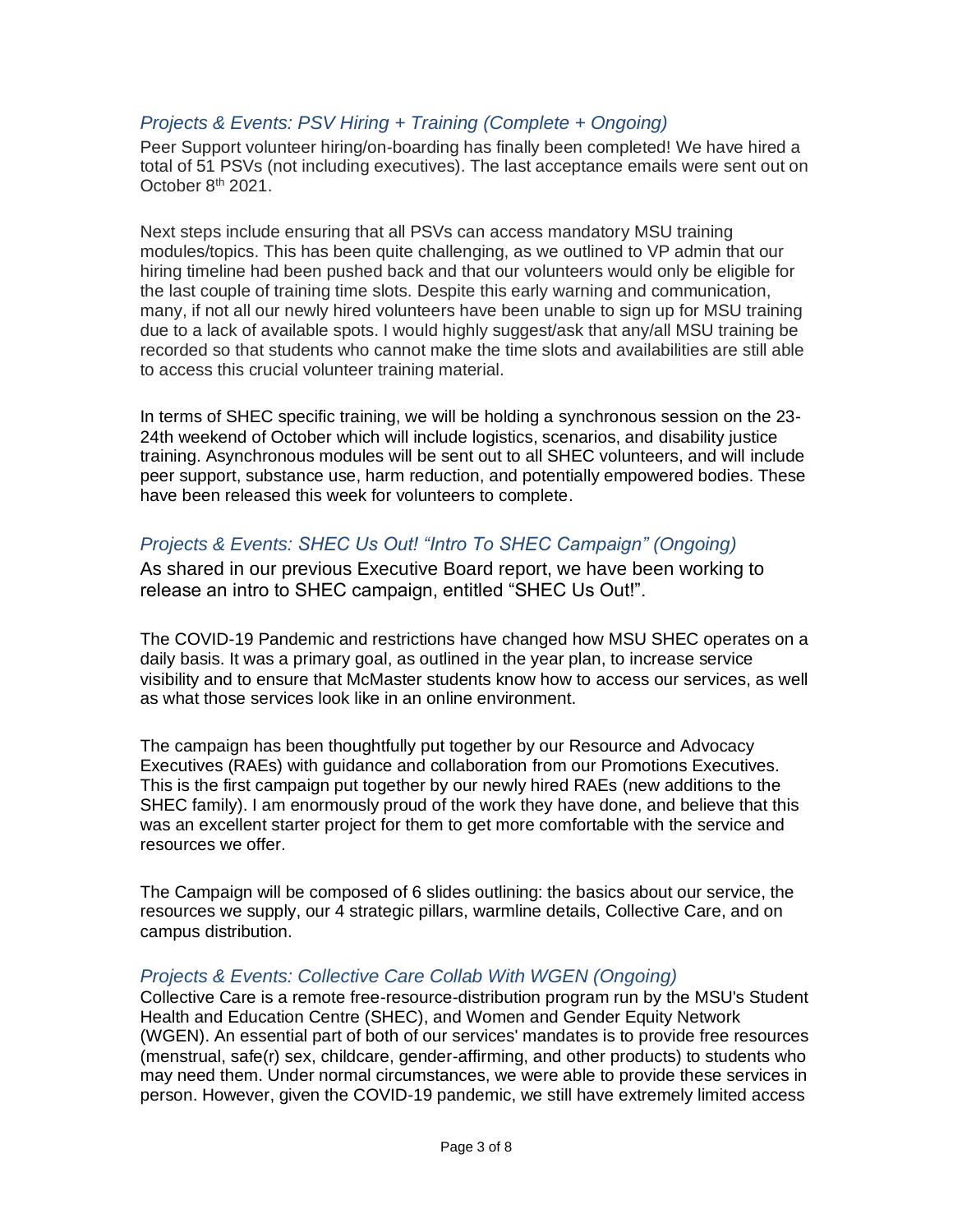to our physical space and resources; this program was also more popular than our physical resource provision because of the anonymity and improved privacy it provides to students. For these two reasons, we hope to continue the Collective Care program this year and in the future.

Last year, Collective Care ran for approximately three months and used around \$2500 in funding, which came partially from our service budgets and external sponsors. This year, given that we will be running the program for eight months (the full school year) and anticipate greater popularity due to our longer promotional period, we project around \$8000-\$10000 in operating costs if we are able to secure enough funding.

Priority is given to requests for the most essential items, including gender gear, prescription medication costs, food, and essentials for children. We provide the highest gift card value for these items (usually around \$50-\$60+). Normal priority is given to smaller items that both our services provide in person, including menstrual and safe(r) sex items; we usually provide around \$15-\$35+ in gift card value. Finally, the lowest priority, around \$15-\$20+, is given to self-care requests or requests that can otherwise be covered by the MSU's Food Collective Centre.

So far, we have secured \$500 of funding from the MSU Services Special Projects fund and \$500 of funding from PACBIC. We have been in conversations with OPRIG about additional funding and a possible working partnership.

We hope to have this program up and running with the limited funds available after reading week, and plan to close the program when we run out of funds. We anticipate having to seek out much more external funding and are open to any suggestions the board may have.

#### *Projects & Events: Bleed The North Information/Advocacy Collab (Upcoming)*

Earlier on in the year, I had the pleasure of meeting with some lovely representatives from an organization called Bleed the North. Since then, I have been in contact with their Advocacy team in regards to a potential collaborative initiative this year. Bleed The North's Advocacy team works alongside politicians, grassroots organizations, and community members to create change. They strive to achieve menstrual equity through reforming policy and legislation. We hope to partner with them this year to address and tackle period poverty and menstrual injustice.

The team originally reached out to MSU SHEC in hopes of us promoting National Period Day on November 7th. We think this is an awesome opportunity to address topics including: gender inclusivity in mensuration, the dangers of period poverty, access to menstrual products, and even an opportunity for us, specifically RAE, to work alongside this organization to promote menstrual legislation in Canadian Politics.

Meetings are being organized, and a collaborative initiative is in the works.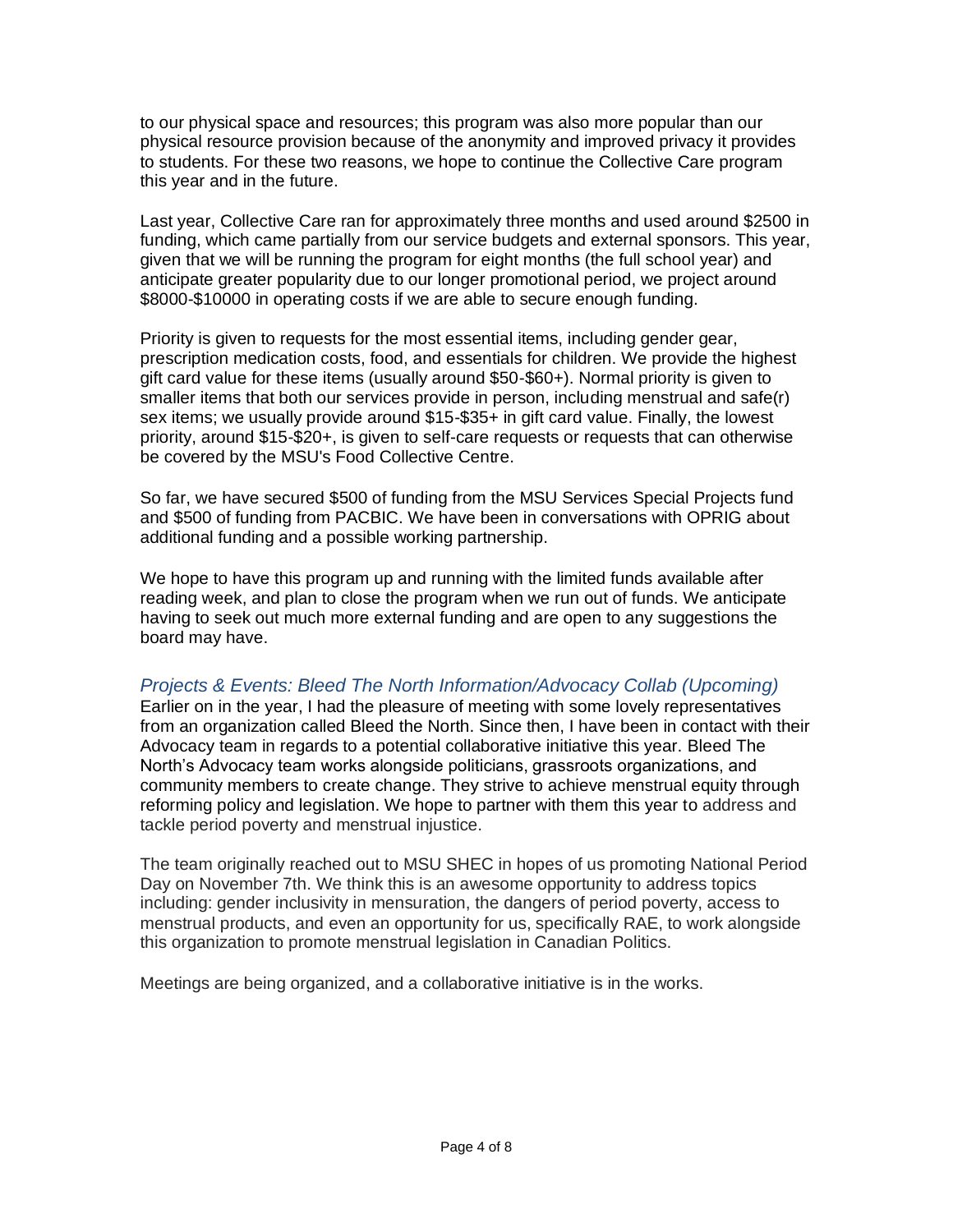# **Outreach & Promotions**

#### *Summary*

As aforementioned, it was outlined as a primary goal in the year plan, to increase service visibility and to ensure that McMaster students know how to access our services, as well as what those services look like in an online environment. The service will be focusing on promotional strategies for our online operations to ensure that our services are visible and accessible to all students in the McMaster community.

Thus far, however we have been prioritizing hiring our volunteer team and creating a full roster of trained volunteers. We have yet to pay for promotional materials thus far. This is likely to be changing very soon, as hiring is finished, and training will be complete by the end of the month.

We are currently working to release the "SHEC us out!" Campaign, Collective Care promotional materials, and an updated Warmline hours/schedule post.

#### *Social Media Engagement since the Previous Report*

#### Instagram: Last 30 Days

- Accounts Reached: 1,159
- Impressions: 14,817 (+42%)
- Profile visits: 683 (+32.1%)
- Website Taps: 127 (+135%)
- Followers: 1,129 (+3.5%)

Facebook: Last 30 Days

- Page Reach: 759 (-55%)
- Page Views: 82 (+21%)
- Audience: 2,357 (+3%)
- Post reach: 741 (41%)
- Post engagements 38 (19%)

# **Finances**

#### *Budget Summary*

Only \$30 has been spent from our annual budget thus far. We have been granted permission to visit the space, MUSC 202, in person on October 16<sup>th</sup>, at which time Gillian (AD) and myself (SD) will be conducting an inventory check-in. It is expected that after this time, we will finally place orders for health supplies and start to spend from our budget more.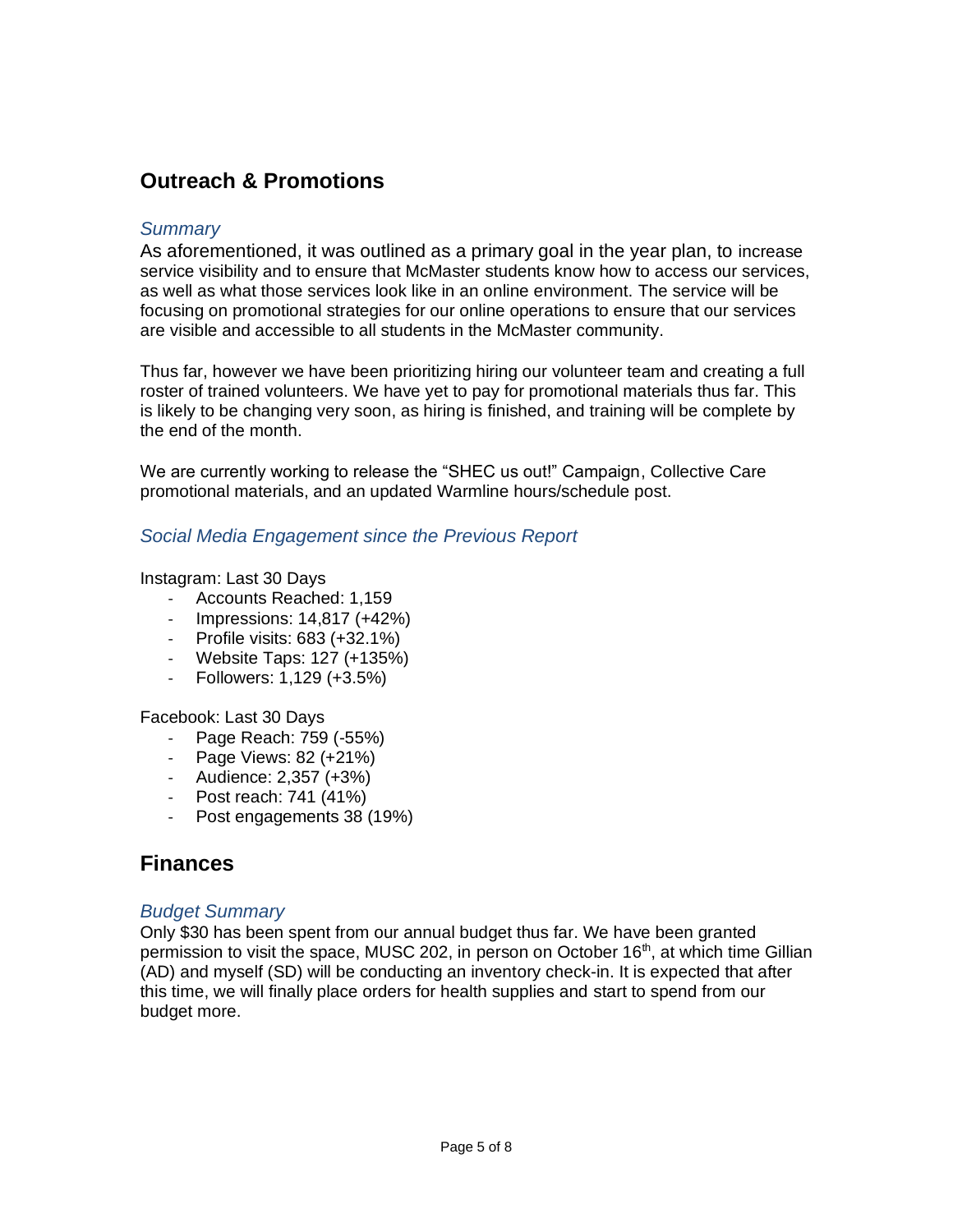Our largest financial partnership is with Public Health Hamilton, who provides SHEC with various free safe(r) sex and harm reduction items including oral barriers, lubricants and condoms.

Thus far (as mentioned above), we have received \$500 of funding from the MSU Services Special Projects fund, and \$500 worth of funding from PACBIC for our Collective Care Program. We plan on continuing conversations with OPRIG relating to additional Collective Care support.

| <b>ACCOUNT</b><br><b>CODE</b> | <b>ITEM</b>                | <b>BUDGET/</b><br><b>COST</b> |
|-------------------------------|----------------------------|-------------------------------|
|                               | Condom Dispenser Sign      | \$5.00                        |
| 6501-0116                     | <b>WW Incentive Card</b>   | \$25.00                       |
| <b>SUPPLIES</b>               | <b>TOTAL SPENT IN LINE</b> | \$30                          |
|                               | <b>REMAINING IN LINE</b>   |                               |

| <b>TOTAL SPENT IN LINE</b> |  |
|----------------------------|--|
| <b>REMAINING IN LINE</b>   |  |
|                            |  |

| <b>TOTAL SPENT IN LINE</b> |  |
|----------------------------|--|
| <b>REMAINING IN LINE</b>   |  |
|                            |  |

| <b>TOTAL SPENT IN LINE</b>                   |        |
|----------------------------------------------|--------|
| <b>REMAINING IN LINE</b>                     |        |
| <b>TOTALS</b>                                |        |
| <b>TOTAL BUDGETED DISCRETIONARY SPENDING</b> |        |
| TOTAL ACTUAL DISCRETIONARY SPENDING          | \$30   |
| <b>REMAINING DISCRETIONARY SPENDING</b>      | \$8420 |

# **Executives & Volunteers**

Since the last EB report was submitted, we have created and released two anonymous feedback forms (1) for executives, and (2) for volunteers. Both of these forms were created through Microsoft forms, and are intended to welcome any comments or feedback from team members in order to better the operation of the services as a whole. These provide volunteers/executives with a place to anonymously submit any general or specific feedback they may have. These forms will remain open throughout the entirety of the year and will be checked periodically. For anything urgent, we ask that volunteers please directly email the director at shec@msu.mcmaster.ca, or the assistant director [atshecad@msu.mcmaster.ca.](mailto:atshecad@msu.mcmaster.ca) Individuals may also reach out to any of the following people directly depending on who they feel most comfortable addressing your concerns to: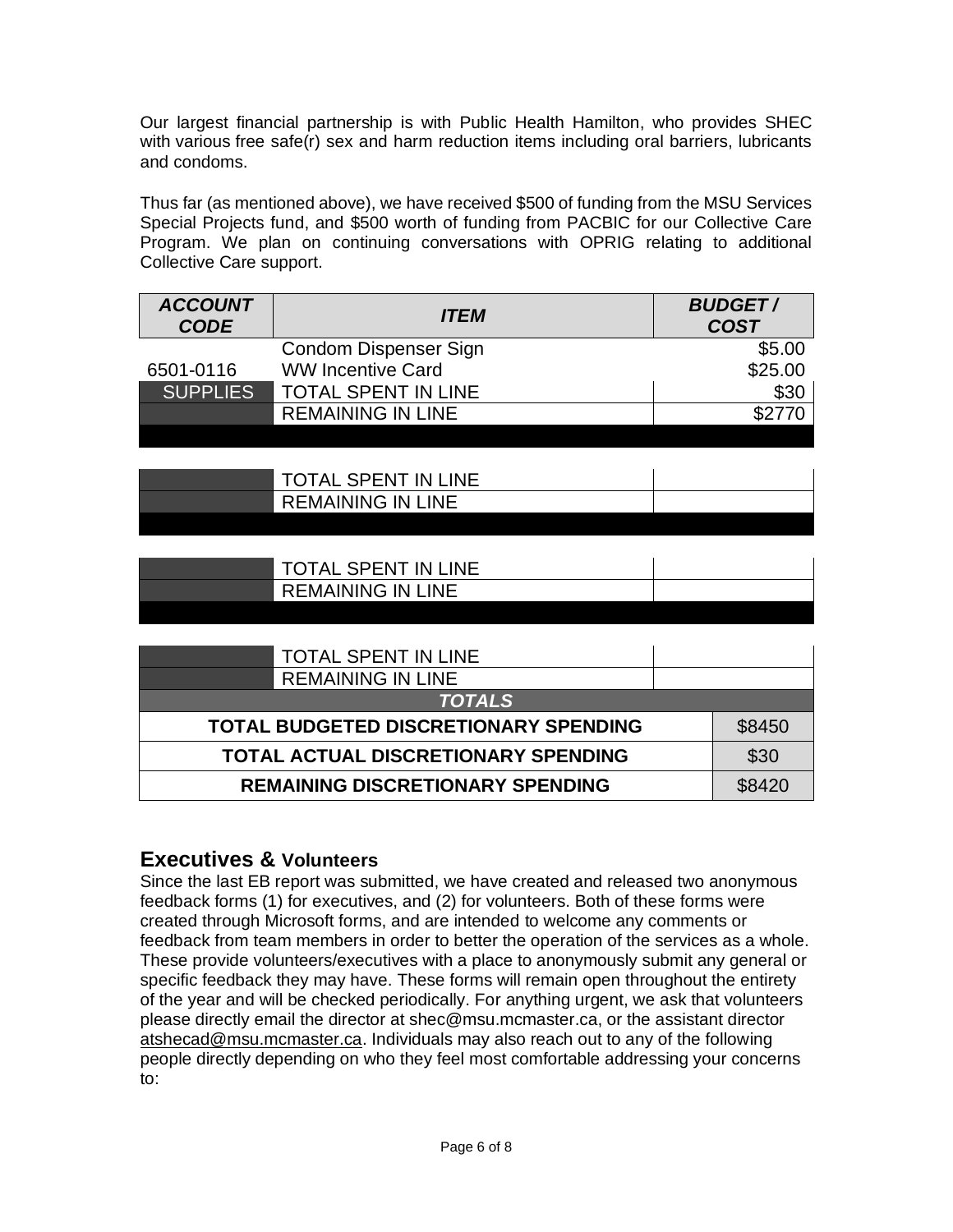- SHEC Volunteer Coordinator(s), Kevin Sanghoo Park (He/Him) and Natalee Moncada (She/Her) [atshecvolunteer@msu.mcmaster.ca](mailto:atshecvolunteer@msu.mcmaster.ca)
- SHEC Assistant Director, Gillian Grant-Allen (She/Her) at [shecad@msu.mcmaster.ca](mailto:shecad@msu.mcmaster.ca)
- SHEC Director, Anika Anand (She/Her) at [shec@msu.mcmaster.ca,](mailto:shec@msu.mcmaster.ca)
- MSU Vice-President Administration, Christina Devarapalli (She/Her) at [vpadmin@msu.mcmaster.ca](mailto:vpadmin@msu.mcmaster.ca)

Once all volunteers have been hired and trained, we plan on hosting a volunteer social so that all individuals have an opportunity to interact with their fellow team members and build a strong sense of community. This is crucial in terms of boosting morale and building a strong welcoming community, especially during times like these, where most school events and classes are taking place online.

Upcoming activities/opportunities for volunteers include training, and the chance to join one of our volunteer-led committees. Both our Events & Outreach and Resources & Advocacy teams plan on posting Microsoft form and relevant information by the end of the month on how to join each committee for the semester - with meetings starting shortly after!

# **Successes**

Since our last report, we have created a weekly executive meeting time: Saturday's at 10 AM, during which time we meet as a large group to discuss any/all club happenings before breaking off into smaller groups of internal and external affairs lead by Gillian and myself respectively. We have found that this is an excellent way to ensure open channels of communication, and an organized thought processes while also fostering a sense of community and consistently gauging our executives morale and capacity.

# **Current Challenges**

# *1. Lack of clarity for spending procedures + requests (including external funding)*

I have reached out many times about additional funding pathways with little to no success. Any additional funding, I have acquired has been due to my own research, and that of my fellow PTMs. I am still quite confused where all of the money went from last years "Special Projects Fund". SHEC received well over \$1000 for the entire year, as just one service. When I addressed this issue at the last EB meeting I was told there was an additional "Special Projects Fund" with \$17000 of additional funding. I was emailed later that week, saying that this fund does actually not exist.

I need additional help locating external funding resources and navigating the application processes. I have expressed this many times but have received very little guidance on this process.

I would greatly appreciate additional help on this front, and am open to any suggestions the board may have.